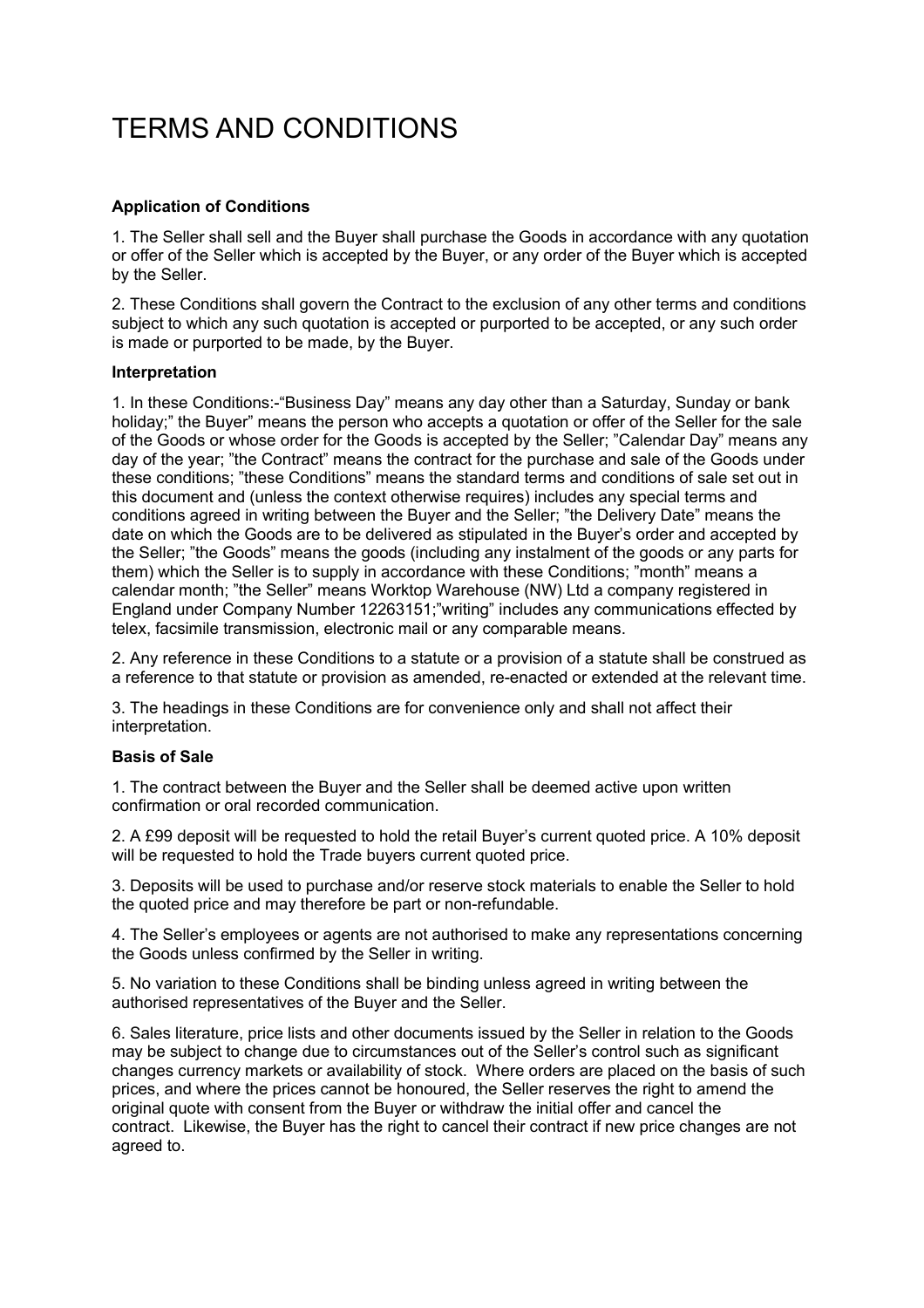## **Orders and Specifications**

1. No order submitted by the Buyer shall be deemed to be accepted by the Seller unless and until confirmed in writing by the Seller's authorised representative.

2. The specification for the Goods shall be those set out in the Seller's sales documentation unless varied expressly in the Buyer's order (if accepted by the Seller). The Goods will only be supplied in the minimum units (or multiples) stated in the Seller's price list or in multiples of the sales outer as specified.

3. The Seller reserves the right to make any changes in the specification of the Goods which are required to conform to any applicable safety or other statutory or regulatory requirements or, where the Goods are to be supplied to the Seller's specification, which do not materially affect their quality or performance.

4. No order which has been accepted by the Seller may be cancelled, without a valid reason, by the Buyer except with the agreement in writing of the Seller on the terms that the Buyer shall indemnify all reasonable costs for parts and labour that cannot be avoided by the Seller.

5. The Buyer is only making payment for finished processed worktops. All excess worktops and other materials not required to complete the work to agreed specification shall remain the property of the company and shall be removed by the installation team upon completion of the work.

6. A deposit will be required on Order and the balance once the template has been completed and checked by ourselves unless other terms agreed in writing.

7. A late payment of 10% will be charged where payment is not received within 7 days of completion. An additional charge will be incurred if we cannot carry out work on agreed date

## **Price**

1. The price of the Goods shall be the price listed in pounds sterling current at the date of acceptance of the Buyer's order or such other price as may be agreed in writing by the Seller and the Buyer.

2. All prices are inclusive of VAT.

3. Where the Seller has quoted a price for the Goods other than in accordance with the Seller's published price list the price quoted shall be valid for 7 days only subject to stock availability or such lesser time as the Seller may specify.

4. Where the Seller cannot carry out the installation a separate contractor will be required and the price will be split. The Seller will provide a final quote to show separate costings for; i) supply of material by Seller and ii) installation by contractor. In such circumstances the Seller will ensure that total price of original quote will match the total price of the final quote regardless of VAT status of the installation contractor or VAT quoted on the original quote.

5. The Seller reserves the right, by giving notice to the Buyer at any time before delivery, to increase the price of the Goods to reflect any increase in the cost to the Seller which is due to any factor beyond the control of the Seller (such as, without limitation, any foreign exchange fluctuation currency regulation, alteration of duties, significant increase in the costs of labour, materials or other costs of manufacture), any change in delivery dates, quantities or specifications for the Goods which is requested by the Buyer, or any delay caused by any instructions of the Buyer or failure of the Buyer to give the Seller adequate information or instructions. Such changes may be declined by the Buyer in which case the contract may be canceller.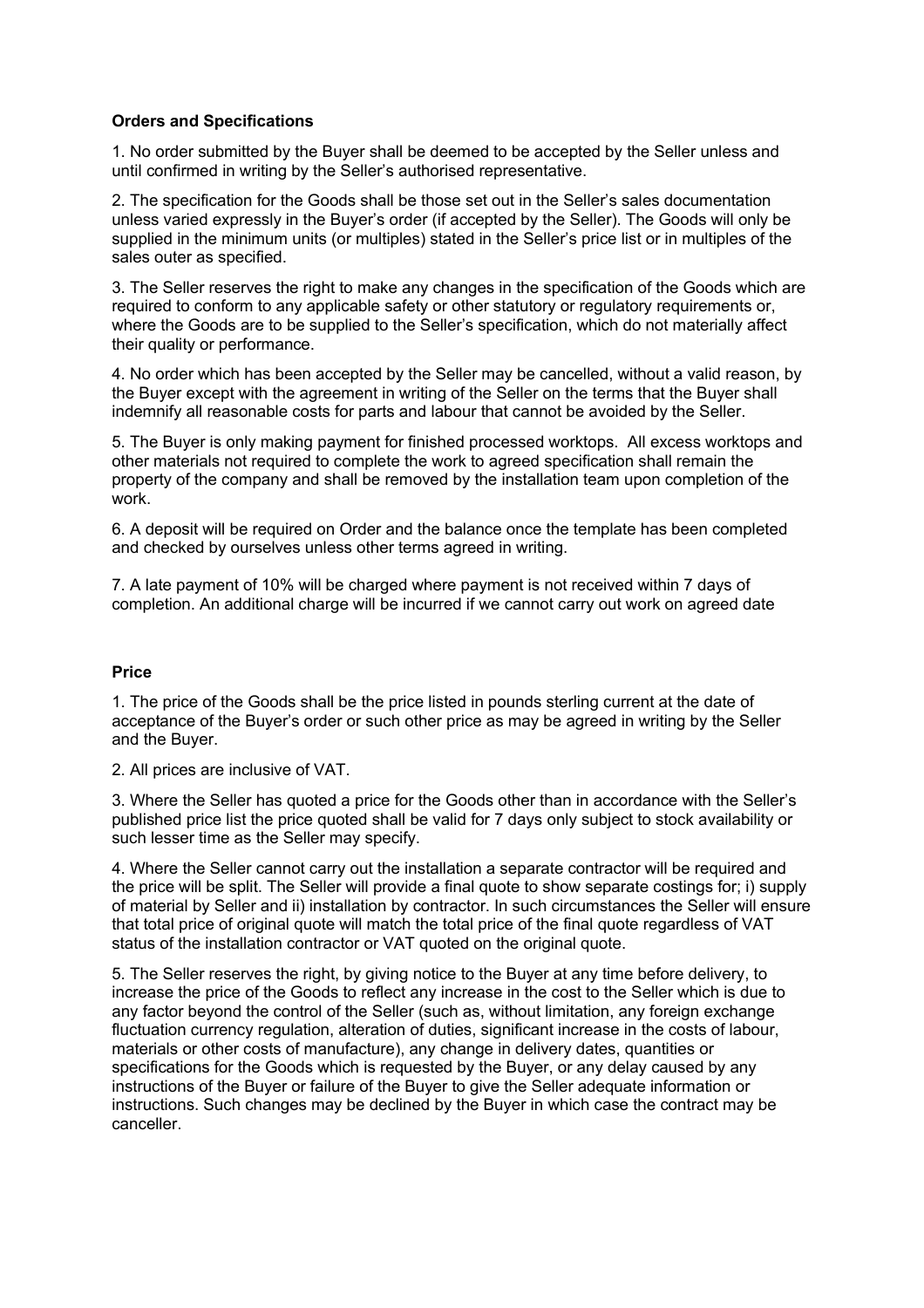6. Except as otherwise stated under the terms of any quotation or in any price list of the Seller, and unless otherwise agreed in writing between the Buyer and the Seller, all prices are inclusive of the Seller's charges for packaging and transport.

7. It is the responsibility of the buyer to ensure that all pre-installation checklists have been completed to the satisfaction of the buyer and the buyer agrees to send a confirmation communication (electronically or otherwise) confirming the checklist have been completed.

## **Site Survey / Template**

1. The buyer must specify all items pertaining to the quote to the surveyors during the site survey or template. Any quoted items not mentioned will be presumed to no longer be required as part of the installation.

2. The buyer may request a site survey or template where one has not been arranged by the seller prior to installation.

3. Where a site survey or template has not been conducted by the Seller, the Buyer shall bear responsibility for any error in manufacturing sizes and specifications of the goods.

4. Where a site survey or template has been carried out by or on behalf of the seller the seller will provide all those materials stated upon the site survey sheet.

5. The seller will pre-process all those goods shown on the survey information sheet that it wishes to do so where such processing is not carried out on site.

6. Where the buyer requests changes to the original site survey or template an additional survey must be sought and the buyer shall bear the costs of this additional survey. Should the buyer dispense with such additional survey the seller shall accept no responsibility for any inaccuracies or missing items arising thereafter even where information has been relayed to the seller.

7. Where installation cannot be carried out due to an error of the Buyer, the Buyer agrees to pay for any reasonable losses incurred by the Seller.

## **Pre-Processing**

1. The seller will pre-process all under-mount sink cut outs as per the template provided either by way of downloaded supplier template or stock template or customer template however an overhanging collar may be processed as standard.

2. The buyer accepts that acceptable variances may occur in sink collar sizes and that any such variance will be within reasonable parameters.

3. Specific sink collar requirements such as over-hangs or a flush fit must be confirmed in writing by the buyer prior to installation.

4. Buyer acknowledges that on-site processing may be necessary even where kitchen has been surveyed or templated.

5. Removal of water residue from draining surfaces through the grooved surface of the drainer offers only partial functionality and the buyer accepts that additional wiping of the draining surface may be required to completely remove water residue.

## **Payment**

1. The Buyer shall pay the price of the Goods (less any discount or credit allowed by the Seller, but without any other deduction credit or set off) upon the day of completion of installation by the installation team prior to the installation team leaving the buyer's premises. Receipts for payment will be issued only upon request. All payment must be made in cleared funds prior to the installation team leaving the premises. No goods will be left with the buyer unless cleared payment has been received. Interest may be charged on payments outstanding for more then 7 days post-installation in line with reasonable Seller losses.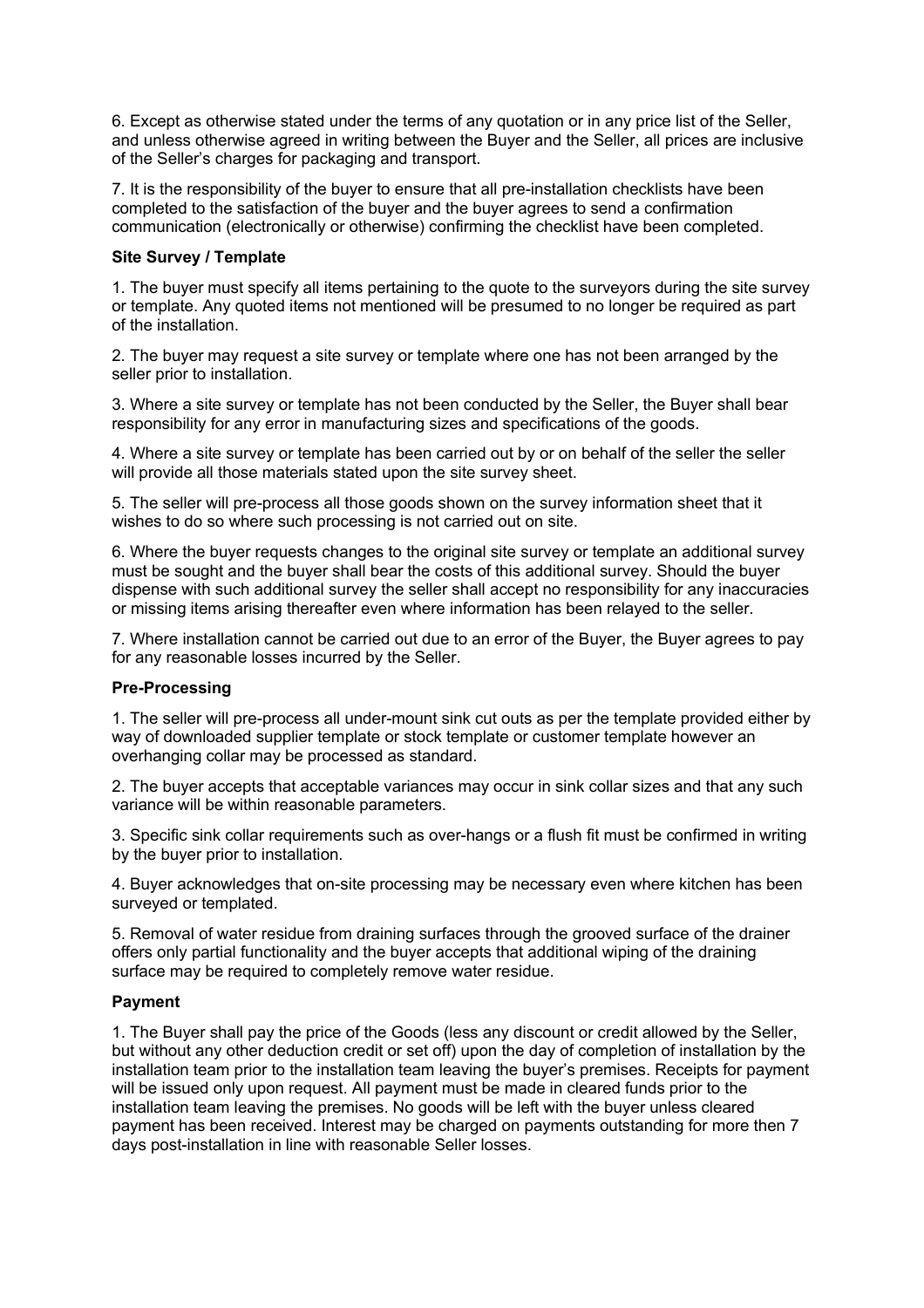2. Buyer accepts that any chargebacks made under Scheme Rules will incur a charge per day starting from and including first day of retraction up to and including day of return of funds, in line with reasonable Seller losses.

3. Where legal action is required to obtain full or partial payment Buyer agrees to pay all legal costs of Seller.

4. All payments shall be made to the Seller in Pounds Sterling at its office as indicated on the form of acceptance or invoice issued by the Seller.

5. The Buyer agrees to pay all Seller legal fees for claims of faulty goods or services requiring legal defence where Seller is found to be not liable.

## **Delivery**

1. Delivery of the Goods shall be made by the Seller delivering the Goods to the place in the United Kingdom specified in the Buyer's order and/or the Seller's acceptance as the location to which the Goods are to be delivered by the Seller.

2. The Delivery shall be made within a reasonable time frame and will only be made "of the essence" if previously agreed by the Seller in writing. The Goods may be delivered by the Seller in advance of the Delivery Date upon giving reasonable notice to the Buyer.

3. If the Buyer fails to take delivery of the Goods or any part of them on the Delivery Date and/or fails to provide any instructions, documents, licences, consents or authorisations required to enable the Goods to be delivered on that date, the Seller shall be entitled upon given written notice to the Buyer to store or arrange for the storage of the Goods and then notwithstanding the provision of Condition 10.1 of these Conditions risk in the Goods shall pass to the Buyer, delivery shall be deemed to have taken place and the Buyer shall pay to the Seller all costs and expenses including storage and insurance charges arising from such failure.

## **Quality of goods supplied and workmanship**

1. The buyer agrees to notify the seller of any issues as soon as practically possible in relation to product quality or service. Due to the nature of the product, chips and scratches can occur at future dates not caused by the Seller and therefore an inspection sign-off is requested upon completion.

2. The seller takes no responsibility for any damage that may occur as a result of negligence or misuse by the buyer.

3. All worktops will be matched for colour as closely as is possible but the buyers acknowledge and accepts that variations may occur in any naturally occurring materials used. The buyer agrees to inform the seller within a reasonable timescale prior to work completion of any such occurrence.

4. The buyer acknowledges that it is their responsibility to ensure that all cabinets are securely fitted and level and have sufficient braces where appropriate and that all floors can support the weight of any free-standing unit supplied. The buyer accepts that the seller has no responsibility for incorrectly fitted units or faulty cabinets cause damage during or after installation.

5. The buyer acknowledges that additional joints may be required in order to make safe and comply with any health and safety legislation. Furthermore, the buyer acknowledges that occasion may arise where alteration may have to be made in order to ensure correcting fitting.

6. All worktops supplied may have a variance in thickness of +/- 3mm which may cause them not to fit below existing tiling or cladding. In such cases the Seller is not responsible for adjusting tiling or kitchen units in order to make worktops fit below tiling or cladding.

7. The Seller will be allowed to alter kitchen units and cabinets to ensure correct fitting of sinks, hobs, taps, pop-up sockets, etc and may include cutting, notching, drilling, chamfering or removal of sections. Such alterations will not be compensated by the Seller regardless of reason for alteration.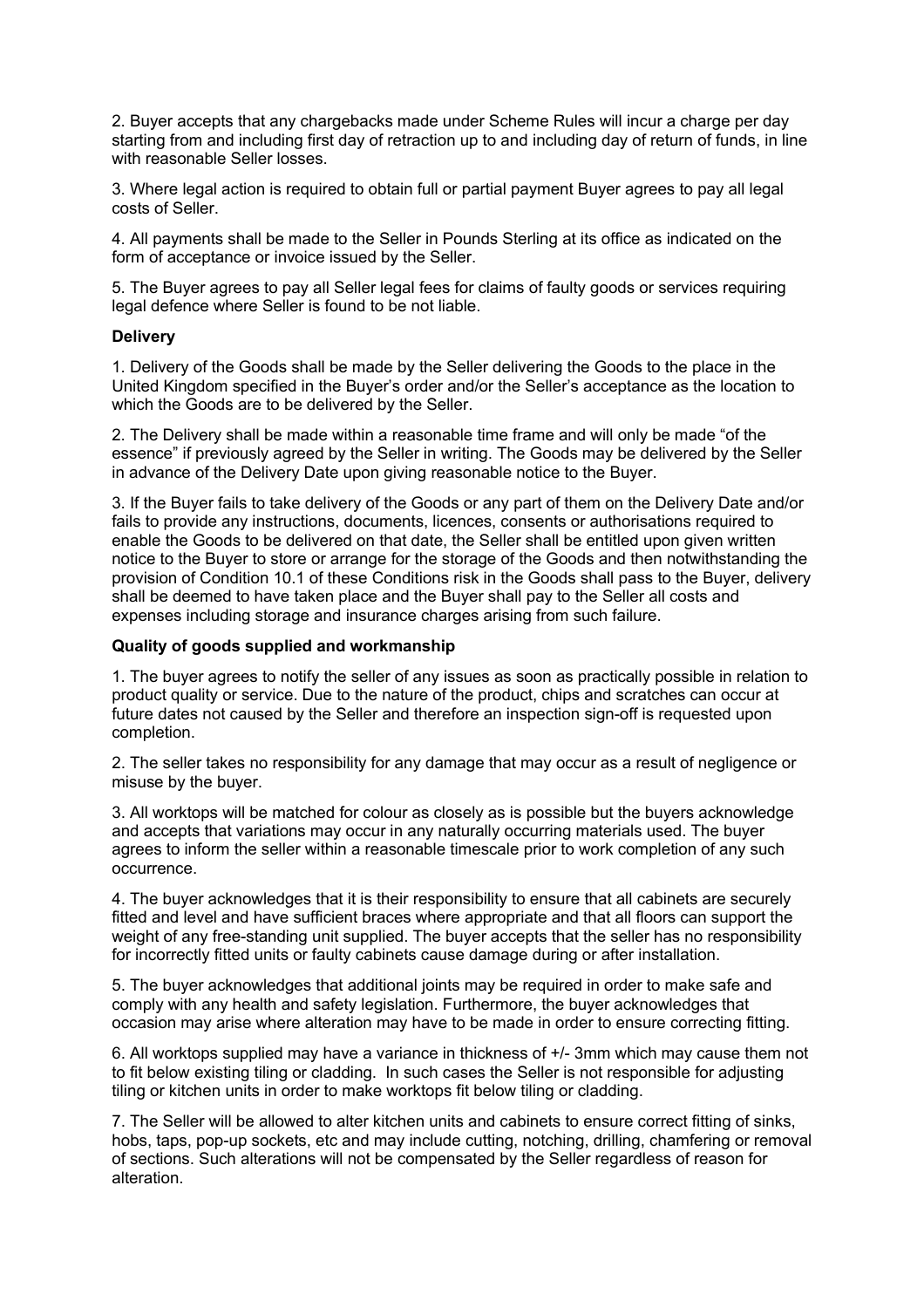# **Appliances**

1. The seller will not carry out any works in relation to the disconnection or reconnection of any plumbed appliances and the buyer acknowledges that it is their responsibility to ensure that disconnection, reconnection is carried out by a suitably qualified tradesperson.

2. The buyer should make their own arrangements in respect of the above to coincide with installation.

3. The seller will cut out sink insets and hob insets as per buyer's instructions only where those appliances are on site at the time of installation or where they follow the customer's instructions. The seller accepts no responsibility where the appliance is not on site and where the buyer's instructions or manufacturer's aperture instructions have been followed.

4. The seller will not seal any inset appliance, nor carry out electrical, gas or plumbing work unless specifically stated on quote.

5. The seller accepts no responsibility for works not directed by or not carried out by the Seller such as electrical, gas or plumbing work.

6. The seller will not be responsible for making water tight seals where the bottom upstands meet worktops or the tops of the upstands meet the walls.

7. Undermounts of sinks will be fitted into place and sealed during installation.

## **Material**

1. The buyer acknowledges that Granite and Quartz are natural materials and minor variations in colour can occur when viewed under artificial lighting and the Buyer accepts this since the Seller cannot guarantee an exact colour match along the length of any given worktop nor can the Seller guarantee the quantity of quartz contained within the material used will be equal to that of the sample first supplied.

2. The Buyer accepts that samples sent are of current stock only. Where a notable amount of time passes between receipt of sample and final order an updated sample should be sought by the Buyer. The Seller accepts no responsibility where batch colours vary due to such time spans.

3. Buyer acknowledges that Granite and Quartz may have natural inclusions within them including but not limited to pitting, veining, shakes and fissures.

4. The buyer acknowledges that where surfaces are polished a flattening of any inclusive materials can occur and is normal.

5. The Buyer acknowledges that polished / finished worktops edges may not match the surfaces due to different polishing processes and the natural variation of stone.

6. The buyer accepts that materials thicknesses and widths will vary but these will fall within acceptable tolerances as deemed to be acceptable by the Seller (usual standard is +/- 3mm).The seller will request the installation team to minimise any such occurrence.

7. The buyer accepts that bowing may occur in materials due to manufacturing processes and that this may affect join levels. Tiny variations in joins will be deemed as normal.

8. Where any join is required for areas such as worktop joining, down-stand mitres, end panel mitres, splashbacks / upstands meeting worktops, etc, joins will be made in a neat manner be of a reasonable width.

9. All jointing compounds or corking materials used will be matched to the worktop colour using stock colours only and not colour-matched exactly by mixing colours unless specifically agreed within the quote.

10. Any naturally occurring defect or imperfection in material due to manufacturing process within a product shall be deemed to be "normal" and therefore not as a result of a defect in process of manufacture and shall not subject to replacement or compensation.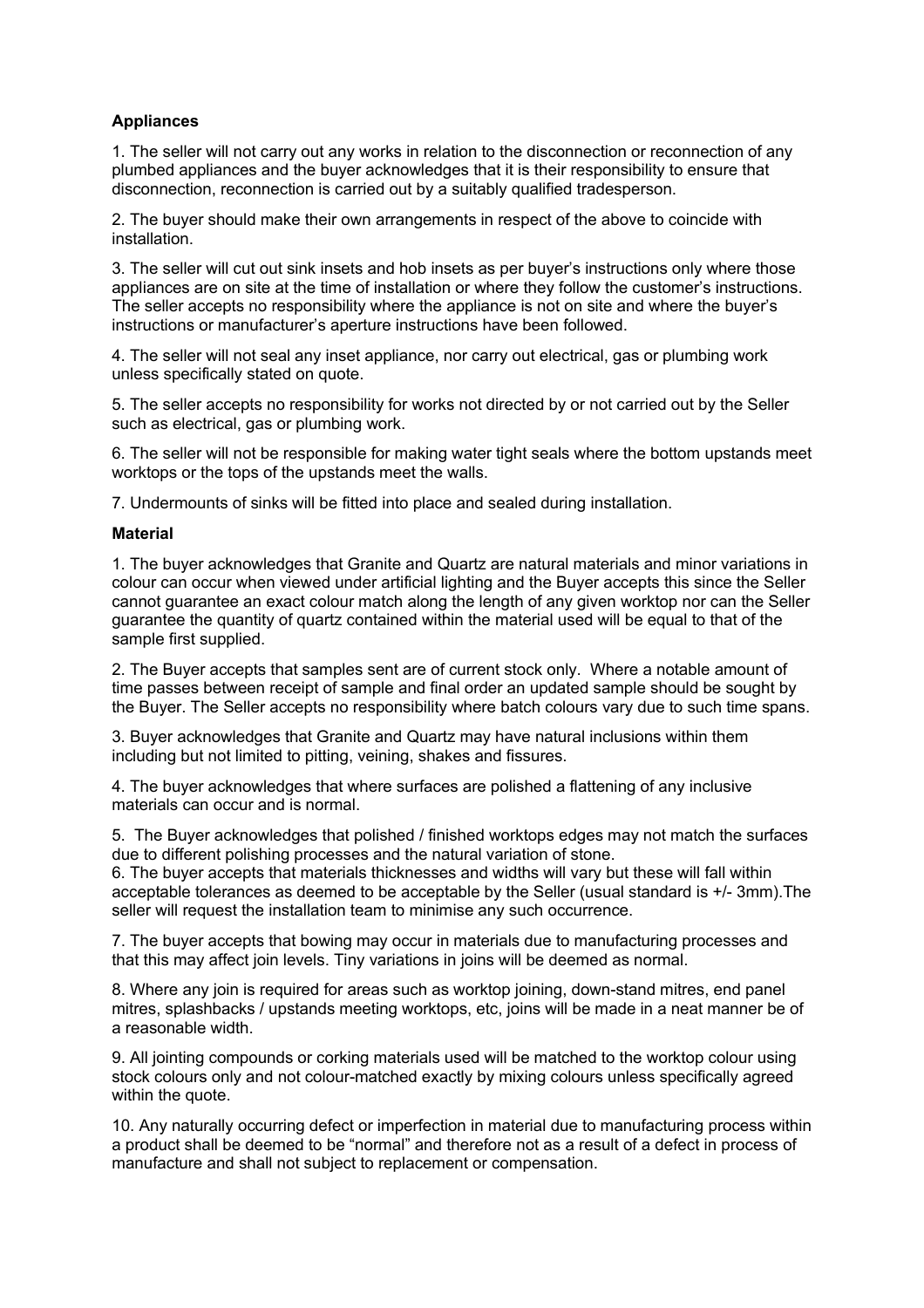11. The Seller reserves the right to offer the Buyer a repair or replacement for any product as it sees appropriate at its discretion using whatsoever materials artificial or natural they see fit.

## **Installation Process**

1. Fitting of units to walls will be done to the best standard possible provided that walls are square or straight. The buyer acknowledges that it is their responsibility to perform any final finishing touches. The buyer acknowledges that the installation may need to make minor alteration to walls etc in order to obtain the bets fit possible for the buyer. All splashbacks, tiling, upstands or alike should be carried out after installation has been completed.

2. The buyer acknowledges that although each installation will attempt to work causing the minimum of noise, dirt or other disruption that some of these will occur during the installation process and the buyer accepts this will be unavoidable.

3. The Seller may substitute strengthening rod processing in favour of a 'Fragile Material Protection Cover'. Where taken no additional charge will be made to the Buyer for (1) labour where re-work of joins is required, (2) additional materials required such as rail bars, (3) damage caused by breakage either inside or outside of the installation premises.

4. The Buyer accepts that he processing of stone worktops is similar to building works and as such can cause dust and debris to fall on parts of the Buyer's property inside or outside. The Seller will maintain cleanliness as best as possible in all circumstances.

5. We have provided both granite aftercare and quartz aftercare, however, it is the buyer's responsibility to ensure that this advice is adhered to.

6. The Buyer accepts that delays caused not through the fault of the Seller will be subject to a down-time payment of £60 + VAT per hour.

7. The Buyer accepts that that where a re-visit is required through no fault of the Seller a fee of £300 + VAT will be charged.

8. Plumbing work, joinery works, kitchen works, or any other non-stone works requested by the Buyer on day of installation will be charged at £60 per hour not including parts which must be purchased by the Buyer and is subject to installers capabilities. The Seller accepts no responsibility for non-stone works carried out

9. Due to the complexity of processing and installation stone worktops, the Buyer accepts that installation of worktops may not always be completed in a single visit and may require additional visits possibly on non-concurrent days. The Seller will not compensate for delays caused by lost work time, service engineers call-out charges, down-time, nor any other charges associated with delays caused due to re-visit requirements.

#### **Risk and Retention of Title**

1. Risk of damage to or loss of the Goods shall pass to the Buyer at:

1. in the case of Goods to be delivered at the Seller's premises, the time when the Seller notifies the Buyer that the Goods are available for collection; or

2. in the case of Goods to be delivered otherwise than at the Seller's premises, the time of delivery or, if the Buyer wrongfully fails to take delivery of the Goods, the time when the Seller has tendered delivery of the Goods.

2. Notwithstanding delivery and the passing of risk in the Goods, or any other provision of these Conditions, legal and beneficial title of the Goods shall not pass to the Buyer until the Seller has received in cash or cleared funds payment in full of the price of the Goods.

3. [Sub-clause 8.2 notwithstanding, legal and beneficial title of the Goods shall not pass to the Buyer until the Seller has received in cash or cleared funds payment in full of the price of the Goods and any other goods supplied by the Seller and the Buyer has repaid all moneys owed to the Seller, regardless of how such indebtedness arose.]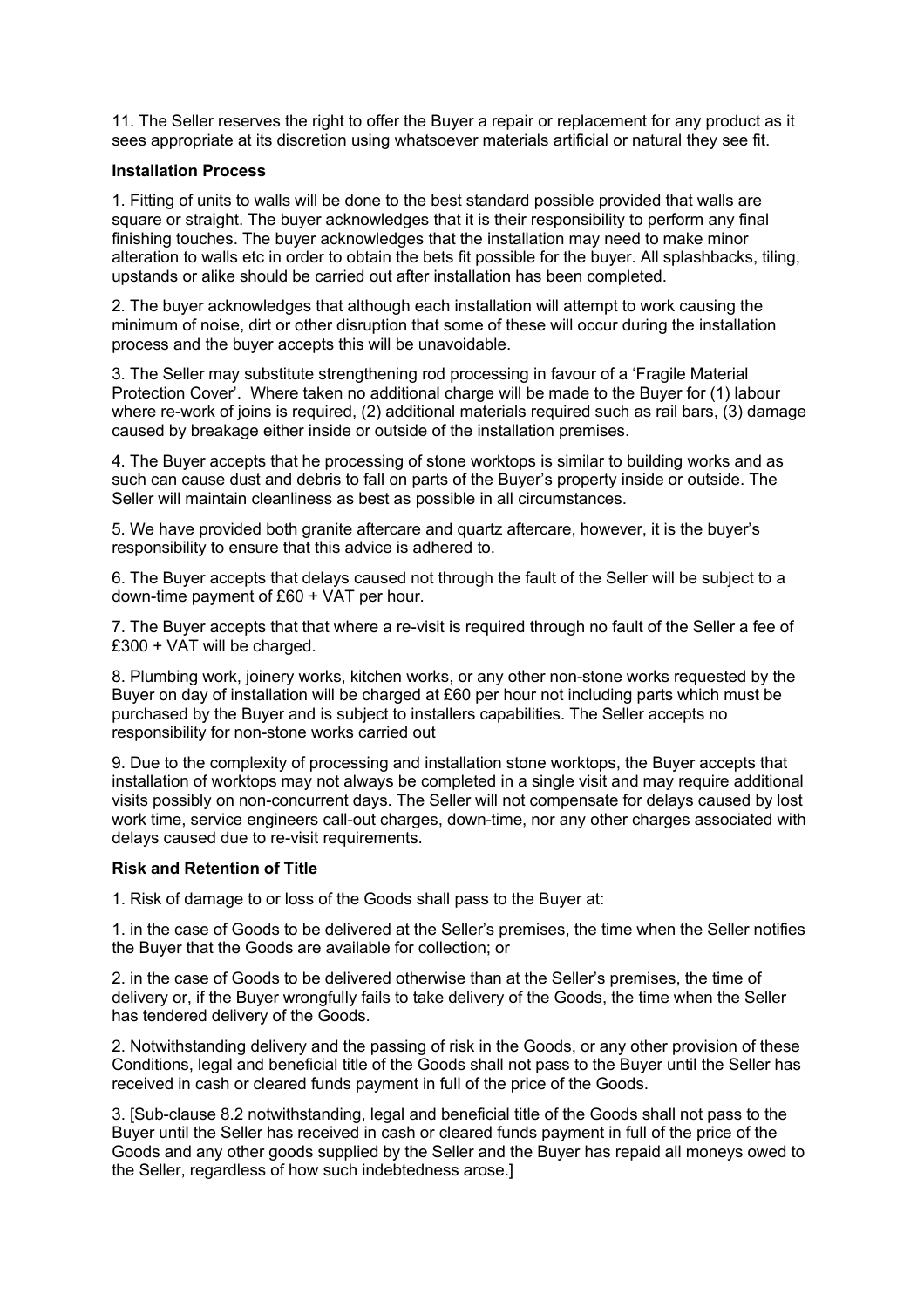4. Until payment has been made to the Seller in accordance with these Conditions and title in the Goods has passed to the Buyer, the Buyer shall be in possession of the Goods as bailee for the Seller and the Buyer shall store the Goods separately and in an appropriate environment, shall ensure that they are identifiable as being supplied by the Seller and shall insure the Goods against all reasonable risks.

5. The Buyer shall not be entitled to pledge or in any way charge by way of security for any indebtedness any of the goods which remain the property of the Seller, but if the Buyer does so all money owing by the Buyer to the Seller shall (without prejudice to any other right or remedy of the Seller) forthwith become due and payable.

6. The Buyer's right to possession of the Goods in which the Seller maintains legal and beneficial title shall terminate if;

1. The Buyer commits or permits any material breach of his obligations under these Conditions;

2. The Buyer is or becomes the subject of a bankruptcy order or takes advantage of any other statutory provision for the relief of insolvent debtors.

## **Assignment**

1. The Seller may assign the Contract or any part of it to any person, firm or company.

2. The Buyer shall not be entitled to assign the Contract or any part of it without the prior written consent of the Seller.

## **Right to Return the Goods and to Receive a Refund**

1. If the Buyer is not satisfied with any Goods purchased from the Seller, the Buyer may cancel the Contract and return the Goods to the Seller and obtain a refund of the price of the returned Goods, provided: -

1. The Buyer informs the Seller of the decision to cancel the Contract as soon as is reasonably practical of delivery of the Goods; and

2. The Goods are returned in their original condition.

2. While the Goods remain in the Seller's possession the Seller is under a duty to ensure that the Goods are kept safe and secure.

3. The following transportation charges will apply is goods are returned where not defective or not as described: -

1. If the total purchase price of the returned Goods is less than £500 the charge payable by the Buyer for the return is £100.

2. If the total purchase price of the returned Goods is more than £500 the charge payable by the Buyer for the return is £300.

4. Where the Goods are custom made to the order of the Buyer, the Buyer shall not be entitled to return the Goods and receive a refund unless the Goods are faulty or mis-described. The statutory rights of the Buyer are unaffected.

5. The buyer agrees to adhere to the advice of the seller and the installation team in respect of advice given as to setting periods for fitting and or setting times of glues or other adhesives. Should be buyer in the opinion of the seller be deemed to have ignored this advice the seller reserves the right to charge a revisit fee.

6. The buyer acknowledges and agrees that where the seller has carried out pre-processing work upon receipt of a confirmation order and the buyer cancels the order the buyer agrees to reasonably compensate the seller for the time spent and materials used equal to the cost of labour and materials processed.

#### **Guarantees**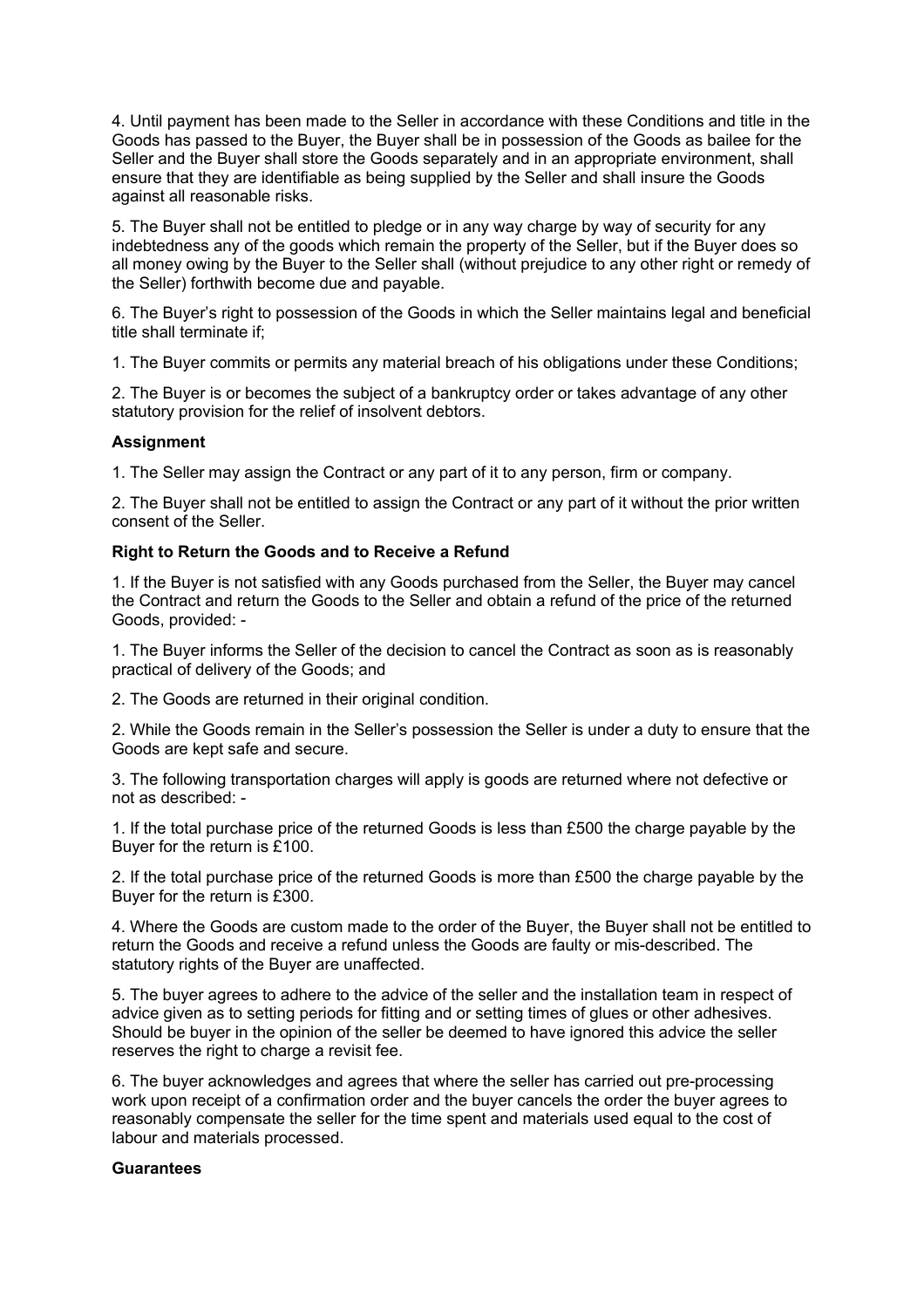1. Warranty Registration must be made via email and sent

to warranty@worktopwarehouse.co.uk within 30 days of product installation and must include the Buyer's Name, Address, Date of Installation and Invoice Number.

2. This warranty obligates Worktop Warehouse (NW) Ltd to repair or replace any defective product, or make right errors occurring due to fitting issues, for 25 years front the date of installation. Replacement products must have the same characteristics (thickness, colour, etc) as those originally purchased by the customer, unless in the case of a product being discontinued. In this case, it would be replaced by a product with similar characteristics. This warranty covers Worktop Warehouse (NW) Ltd granite and quartz surfaces, installed as countertops, flooring, cladding, and wall covering permanently installed in the interior of a property of the warranty holder. It is vital the choice of colour and finish has been finalised prior to the closing of purchase, as any modifications of these choices will not be covered by this warranty this Letter of Warranty is in all cases reliant upon the strict adherence of the customer to upkeep and maintain the Worktop Warehouse (NW) Ltd product as detailed in the guidelines provided alongside the installation.

3. This Warranty excludes any damage which is directly or indirectly caused by work, repair, or any other intervention carried out by third parties not relating to Worktop Warehouse (NW) Ltd. Including: problems cause by incorrect finish, modification, or manipulation of the original installation, performed by third parties not related to Worktop Warehouse (NW) Ltd.

4. Any damage which results from improper use, including, but in no way limited to: (i) using the product for means other than intended; (ii) use of product in a way that disregards technical or safety standards; (iii) failure to follow user and maintenance guides; and (iv) exposure of the product on the exterior of buildings. Any damage caused by natural disasters, by inter- action from other products, or any other cause beyond Worktop Warehouse (NW) Ltd's control. Colour/tone variations derived from natural changes over time, which occur in the different components of the product. Cracks and chipping on the surface of the installation. Cracks and chips are not considered an indication of defective material. The main causes of cracking are: movements, excessive weight placement, scraping, bumping, or heat application directly on the surface. Any incidental damage, expense, or loss other than that of the installed product itself. Including, but not limited to, any damage suffered to other products/ installations, or any additional repairs required on plumbing, masonry work, or electrics in order to repair or replace a Worktop Warehouse (NW) Ltd product. This shall be the sole responsibility of the customer. Any damage which occurs during the period in which the claim is being processed and/or repaired. This extends, but is not limited to: harm and loss of pro t affecting professional, industrial, commercial, or merely living activities suffered by the customer or any third party. Damage resulting from exposure of the product to intensive and continuous use over long periods of time, such as: warping of flooring, loss/decline of aesthetic characteristics, and discolouration. Problems, damage, or inconvenience from the generation of static electricity or the use of products designed to reduce/eliminate static electricity. Damage arising from deficits or omission in the technical projects on which the buildings are executed, in which Worktop Warehouse (NW) Ltd products are installed. Differences between samples/photos of any Worktop Warehouse (NW) Ltd product and the true installation are also excluded. As are spots or stains produced by components of the material and polish defects, since Worktop Warehouse (NW) Ltd do not under any circumstances sell defective products.

## **Confidentiality, Publications and Endorsements**

1. The Buyer undertakes to the Seller that: -

1. the Buyer will regard as confidential the contract and all information obtained by the Buyer relating to the business and/or products of the Seller and will not use or disclose to any third party such information without the Seller's prior written consent provided that this undertaking shall not apply to information which is in the public domain other than by reason of the Buyer's default;

2. the Buyer will not use or authorise or permit any other person to use any name, trademark, house mark, emblem or symbol which the Seller is licensed to use or which is owned by the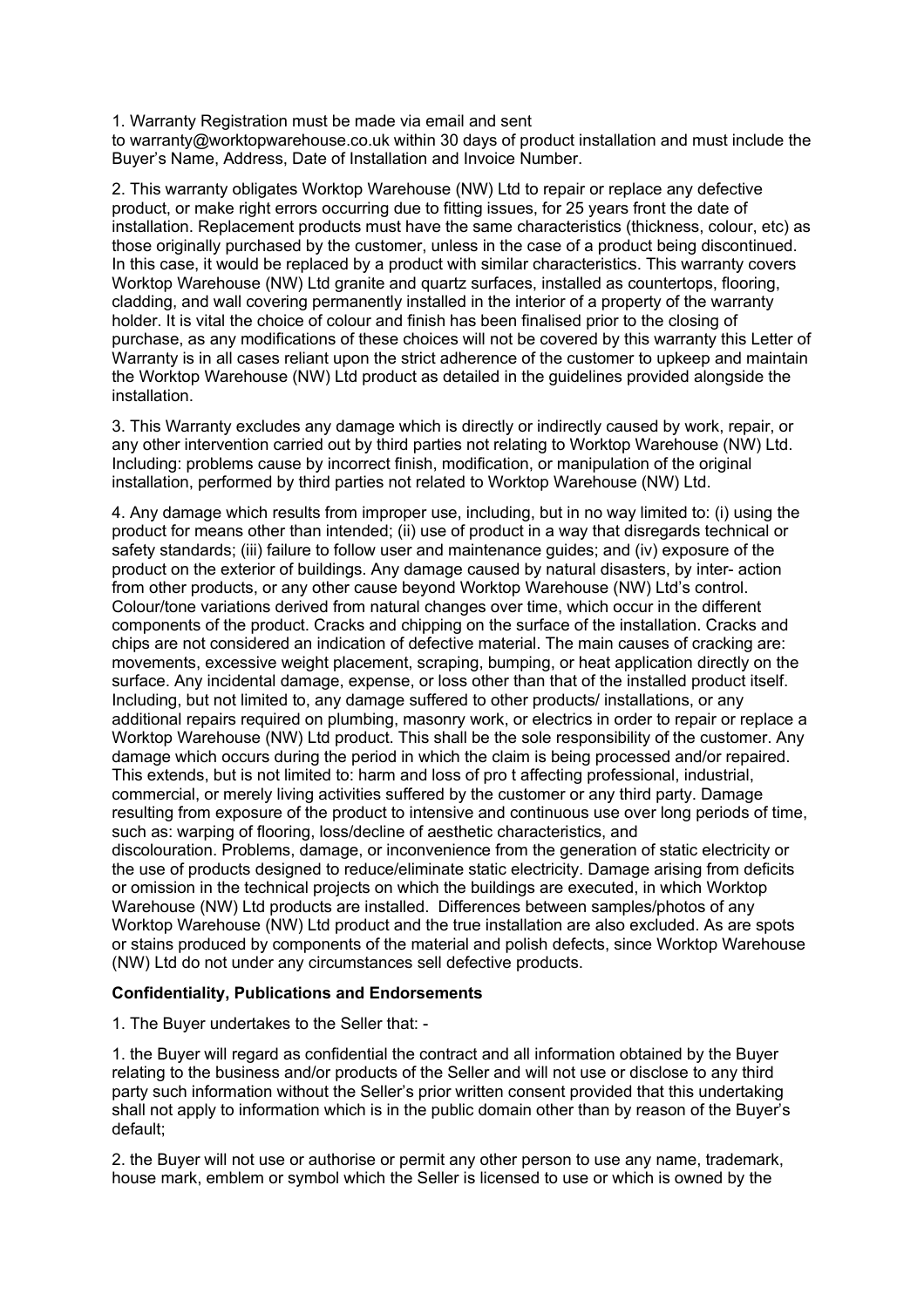Seller upon any premises note paper visiting cards advertisement or other printed matter or in any other manner whatsoever unless such use shall have been previously authorised in writing by the Seller and (where appropriate) its Licensor;

3. the Buyer will use all reasonable endeavours to ensure compliance with this Condition by its employees, servants and agents.

2. This Condition shall survive the termination of the Contract.

## **Communications**

1. All communications between the parties about the Contract shall be in writing and delivered by hand or sent by pre-paid first-class post or by electronic mail:

1. (in case of communications to the Seller) to its registered office or such changed address as shall be notified to the Buyer by the Seller; or

2. (in the case of the communications to the Buyer) to the registered office of the addressee (if it is a company) or (in any other case) to any address of the Buyer set out in any document which forms part of the Contract or such other address as shall be notified to the Seller by the Buyer.

2. Communications shall be deemed to have been received:

1. if sent by pre-paid first class post, two Business Days after posting (exclusive of the day of posting); or

2. if delivered by hand, on the day of delivery; or

3. if sent by fax or electronic mail on a Business Day prior to 4.00 pm, at the time of transmission and otherwise on the next Business Day.

3. Communications addressed to the Seller shall be marked for the attention of Natalie Billington.

#### **Force Majeure**

1. In the event that either party is prevented from fulfilling its obligations under this Agreement by reason of any supervening event beyond its control including but not limited to war, national emergency, flood, earthquake, strike or lockout (subject to Sub-clause 14.2) the party shall not be deemed to be in breach of its obligations under this Agreement. The party shall immediately give notice of this to the other party and must take all reasonable steps to resume performance of its obligations.

2. Sub-clause 14.1 shall not apply with respect to strikes and lockouts where such action has been induced by the party so incapacitated.

3. Each party shall be liable to pay to the other damages for any breach of this Agreement and all expenses and costs incurred by that party in enforcing its rights under this Agreement.

4. If and when the period of such incapacity exceeds 6 months then this Agreement shall automatically terminate unless the parties first agree otherwise in writing.

#### **Waiver**

No waiver by the Seller of any breach of the Contract by the Buyer shall be considered as a waiver of any subsequent breach of the same or any other provision.

## **Complaints Procedure**

Call us on **0161-222-8487** or email us sales@worktopwarehouse.co.uk

We aim to respond within 3 working days of receiving your complaint and where possible, will provide you with a date to remedy any issues raised.

## **Severance**